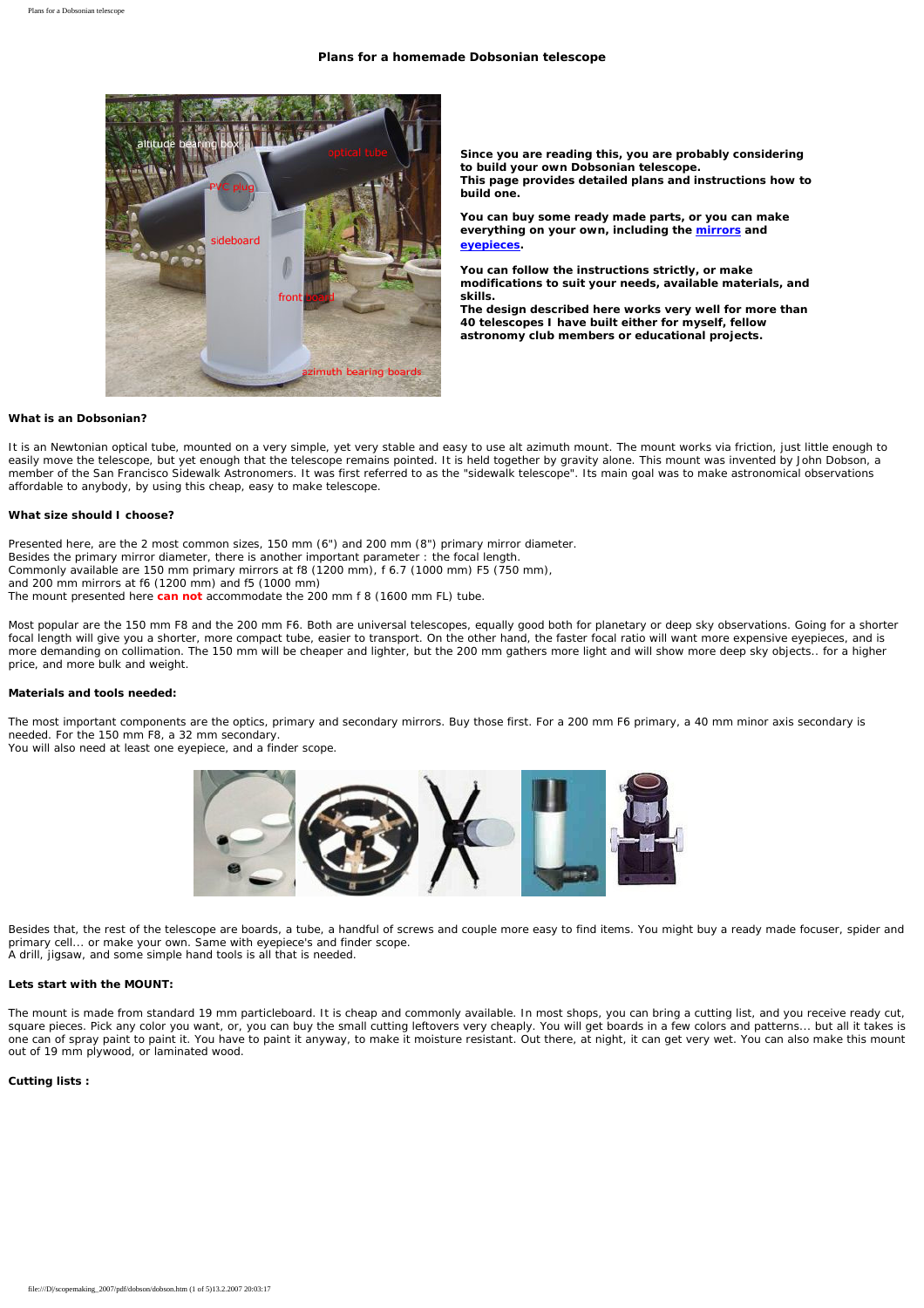

At this point, you can also buy the tube, and the altitude bearings. For this telescope, you need a PVC drain tube. If you have a 150 mm F8 mirror, a 200 mm OD tube is needed. Unfortunately, the standard sizes are 1 and 2 meters in length. If you can find a scrap piece about 120 cm long, that would be just right. The f6.7 and the f5 focal ratio fit the 1 meter tube. Same goes for the 200 mm mirror, only here you need the 250 mm OD tube. Also, around 120 cm long. The f5 will (barely) fit the 1 meter tube.

## **Assembling the altitude bearing box**

Lets start with the easiest part, the altitude bearing box. Simply, it is a frame that is holding the tube, and the altitude bearings are mounted on it. First, mark your drilling holes. Since the board is 19 mm thick, draw 19 strips on the wider side of the board :





Mark 3 drilling holes per strip, 30 mm from the edges, and one in the middle. Use a 4 mm bit for the holes. You also need to sink in the screw heads. There is a special tool for this... but you can do it with a 10 mm bit, with your hand. Do the same on both boards. The even sided boards do not need drilling.

For assembling the box, right angle clamps would be handy, but not necessary. Use 4x50 mm wood screws, and some carpenters glue in-between the contacting surfaces. Done :)

You can paint the box, and mount the altitude bearings. It is important that the center of the PVC plug is mounted at the center of the even sided square of the box. Usually there is a mould mark at the center of the plug already. Drill a 4 mm hole in the center, and find the center of the even sided boards by drawing diagonal lines, corner to corner. The intersection is the center of the square. To attach the PVC plug, use 4x16 mm wood screws, 3 per plug is enough.

> This is how a finished altitude bearing box looks like :



**Preparing the sideboards**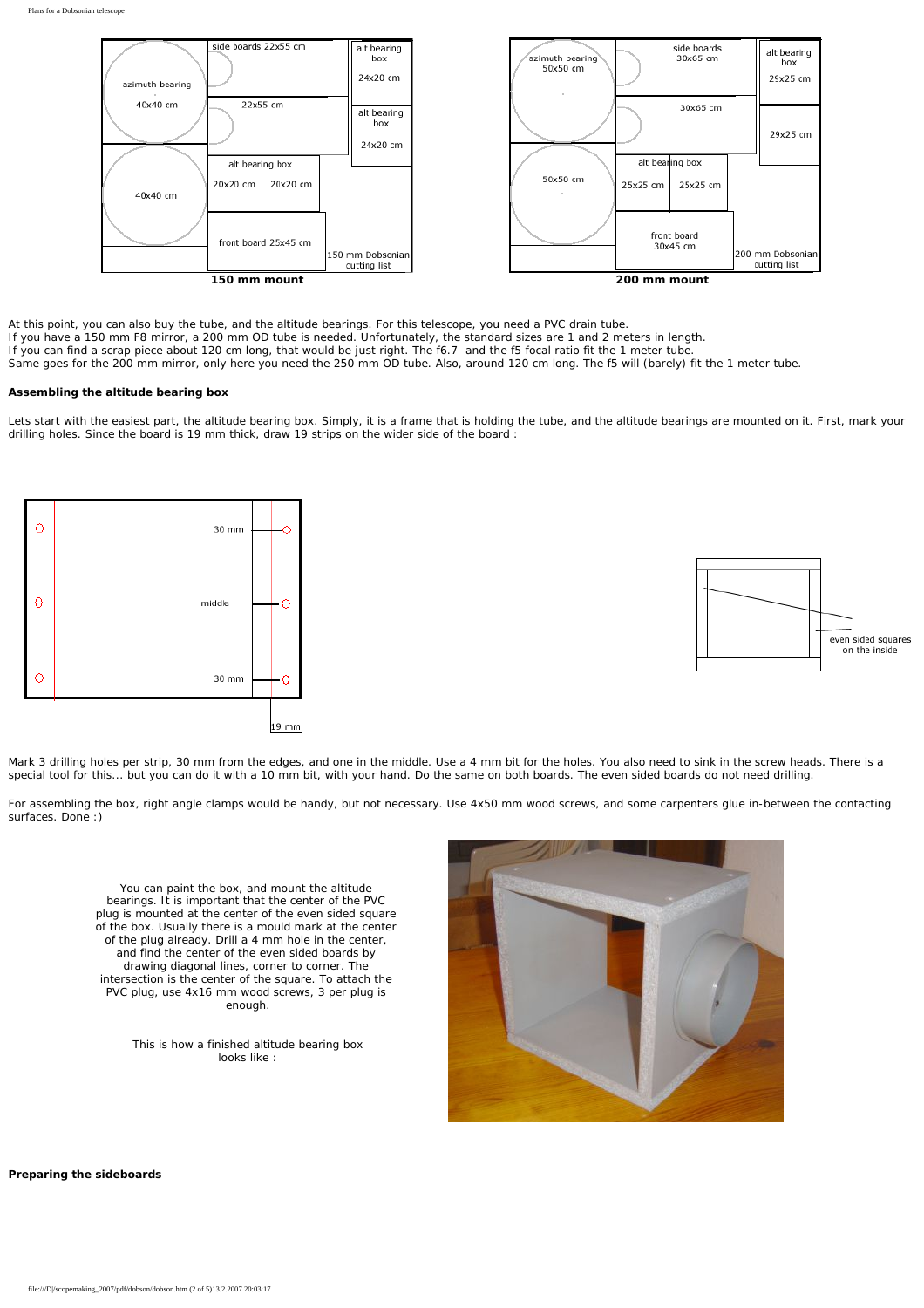Plans for a Dobsonian telescope





Now sink in the screw heads , and you will get one right side and a left side board.

**Preparing the azimuth bearing boards (ground boards)** 



The alt bearing cutout should be slightly larger than the PVC plug itself, about 3 mm, to provide space for the felt pads, which the PVC plugs ride on. For a 125 mm plug, use 64 mm RADIUS.

After making the cutout, draw a 19 mm strip , 45 cm long, on the further side of the sideboard (refer to picture above) Again, use a 4 mm drill bit, and sink in the screw heads. But, here you have one left side and one right side board. The bearing cutout is the same, drilling holes too... only sinking in the screws is done on the opposite side. Put both your board on the table, or floor like on the image:



First we need to find the centers of the boards. This is easily done by drawing diagonal lines. The lines are not only to find the center, they will be used to align the top piece of the mount on the azimuth bearing, so draw them in full length. In the center, drill a 8 mm hole. It is very important that the hole is vertical relative to the board, since this is the axis of the azimuth bearing. A drill press would be nice, but it can be done freehanded if you are careful. Next, we improvise a large compass.

Take a old ruler, or a piece of wood, drill the same 8 mm hole at one end, put the M8x60 screw trough and drill a small hole (4 mm is fine) at the outer edge of the board. Draw the circle and you are ready for cutting. A router with a compass would be perfect for this job, but it can easily be done with a jigsaw too.

**Assembling the mount**



First we need to assemble the top part of the mount. Two sideboards, and a front board. Again, use 4x50 mm screws and carpenters glue.

file:///D|/scopemaking\_2007/pdf/dobson/dobson.htm (3 of 5)13.2.2007 20:03:17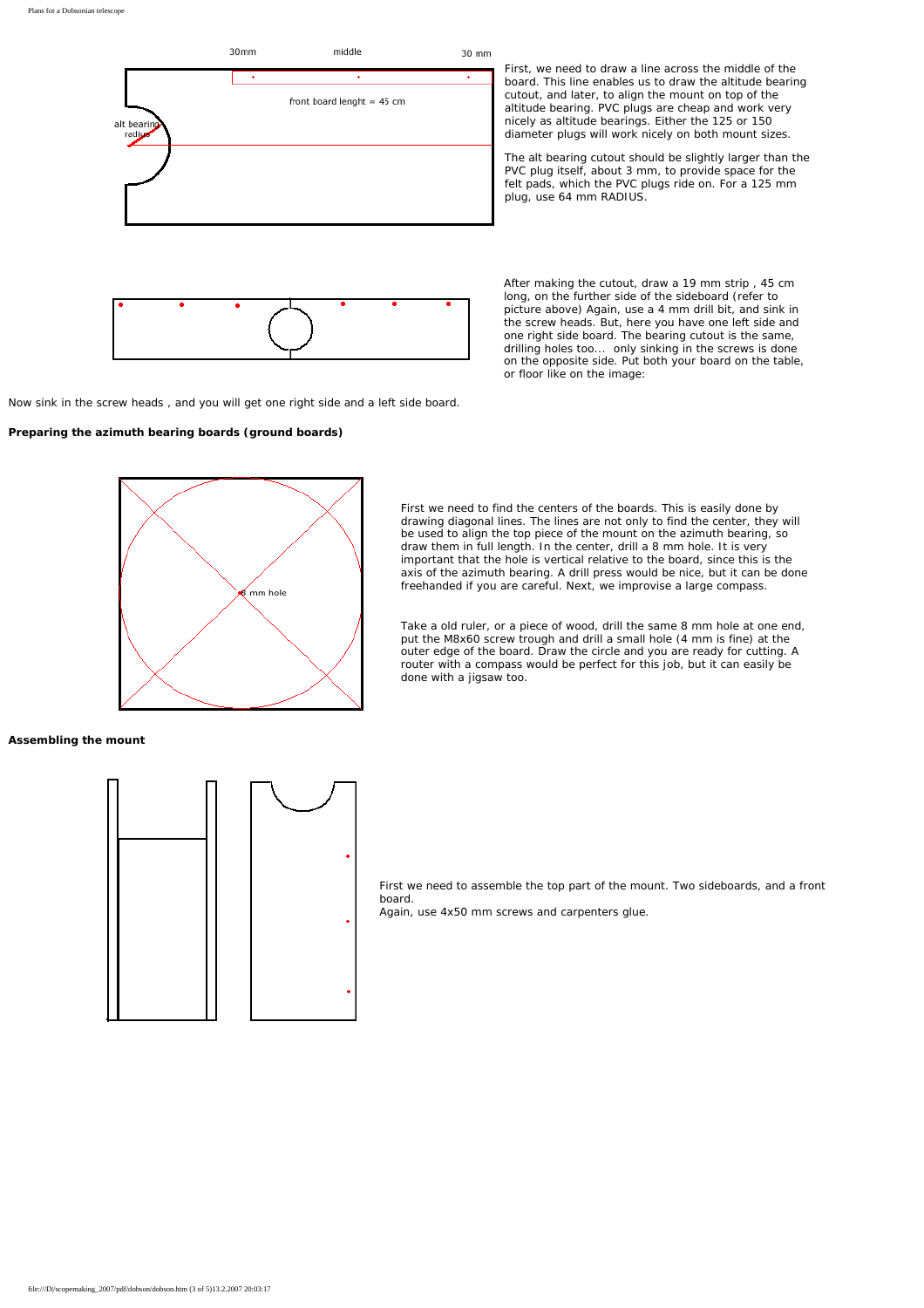

Take one azimuth bearing board, and put the upper part of the mount on top, aligning the marks on the boards you draw earlier.

Draw the outline of the upper part of the mount on the azimuth bearing board. Mark your drilling holes, as per sketch above. You also need to sink in the screws, do it well on this board, because the azimuth bearing will not be able to rotate if the screw heads are sticking out. You should sink in the screws on the OPPOSITE side of the outline drawn. To put everything together, place the upper part of the mount with the altitude cutouts downwards, and put the azimuth bearing on top. Apply some glue, align the azimuth board and screw everything together with 4x50 wood screws.

We have one last remaining azimuth bearing board.



On one side of the board, put 5 felt pads, the same one used on furniture feet.

Put 3 on the outer edge of the disc, 120 deg apart, and 2 near the 8 mm axis hole (green dots on sketch above) On the other side of the board, attach 3 rubber feet, near the edge, 120 deg apart.

They need to be at least 25 mm tall to provide enough clearance on uneven ground. The upper part and the ground board are rotating around a M8x60 screw that we put trough the center holes. Use oversized washers on each side, and a self-locking (Nylock©) nut.

 The bolt head should face the ground. The tension should be just a little that the boards are connected together.. but not too tight.. so they can rotate freely. This can be adjusted at any time... and will probably be necessary after a couple of months of use, because the felt pads will compress under the weight of the telescope.



To provide a bearing surface for the altitude bearings, 4 more felt pads are needed. (picture on the left) This is how your brand new, finished Dobsonian mount looks like. The hole in the front board is optional, this way it is easier to carry the mount.

 If you are handy with the jigsaw, and want your mount to be lighter and easier to transport, you can cut out the mount like on the picture below. Also, installing a handle on the altitude bearing box will make transporting and setting up your telescope much easier.

Now that we have a nice and stable mount, [we can continue building the](#page-5-0) [optical tube assembly \(OTA\)](#page-5-0)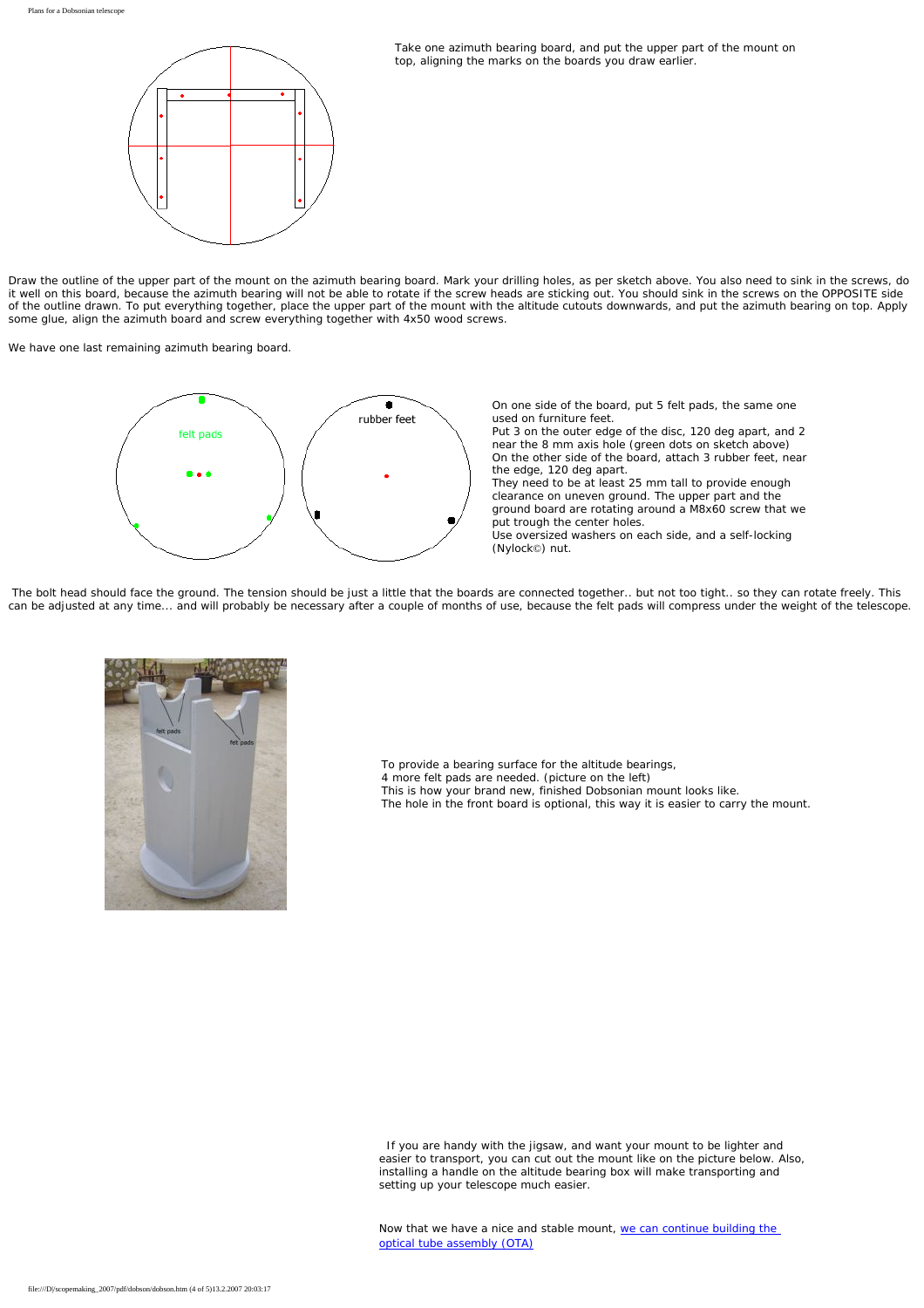



 1999-2005 Berislav Bracun Amateur telescope making, star charts, planisphere, astronomy software, eyepieces, findescopes, observing accessories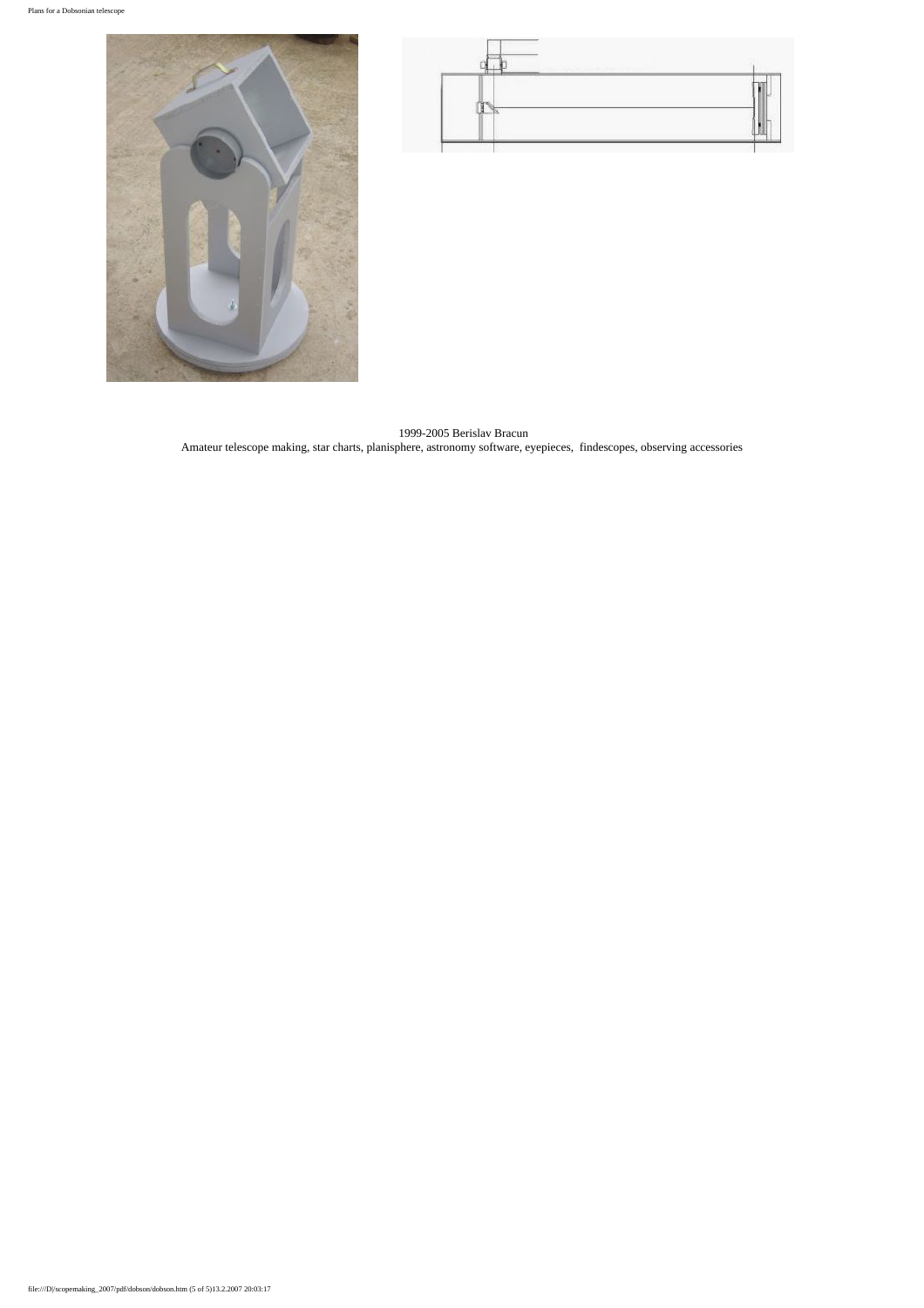# **The optical tube assembly (OTA)**

<span id="page-5-0"></span>

This is the raw PVC sewer pipe , originally intended for a job not so glorious , but you can give it a much more noble purpose by turning it into a precision astronomical instrument :)

PVC tubes are tough, easy to work with and relatively cheap. They are also a thermal insulator, your telescope will be much less sensitive to dew than the one with a metal tube.

Start with cutting off the wider part of the tube. This is easily done with a jigsaw. Mark your line around the tube, drill a 10 mm hole next to the line (on the part that is wasted!) put the blade in the hole and cut the tube. Use flat black spray to paint the inside of the tube and let it dry.

#### **Dimensions :**



|                              | 150 mm F8 primary mirror | 200 mm F6 primary mirror |
|------------------------------|--------------------------|--------------------------|
| focuser height               | $100 \text{ mm}$         | $100 \text{ mm}$         |
| mirror face to focuser hole  | 1011mm                   | 993 mm                   |
| mirror cell height $(2)$     | 90 mm                    | $90 \text{ mm}$          |
| focuser to front of tube (3) | $100 \text{ mm}$         | $120 \text{ mm}$         |
| total tube length            | $1200$ mm                | 1203mm                   |

The parts dimensions listed here are more or less typical. If you make your own mirror cell by the plans provided here, and your mirror is 20 mm thick, the mirror cell height (including mirror) will be 90 mm. If your mirror is 30 mm thick, you will have to add 10 mm to the "mirror cell height" All other dimensions remain the same. But if your focuser is different as the 2" , 100 mm tall Meade DS described here, you will have to alter the "mirror face to focuser hole" dimension. Example : A low profile helical focuser is typically 50 mm tall, this means you need to ADD the difference of 50 mm into the "mirror face to focuser hole". As a consequence , your tube total length has grown by 50 mm. If your focuser is taller, 120 mm for example, you need to subtract the 20 mm difference from the "mirror face-> focuser hole" dimension. The part of the tube pass the focuser (labeled 3 on the drawing) is not critical.. but you will want at least 100 mm here, or even better, 200. This prevents a lot of stray light that comes from streetlamps etc to interfere with the light coming from the stars. If your cargo space is tight, you can cut the tube just behind the spider vanes.... but it is recommended to make a removable dew and light shield out of cardboard or similar that you can attach on the telescope at the observing site.

# **The focuser, commercially made**



This is the focuser Lused on most of the telescopes Lbuilt. It is a Meade 2" DS series focuser. It comes with adapters for 2" and 1.25" eyepieces. At 19\$, it is a good value for the money, although it is not a high end product, but it will serve its purpose very nicely. Highest quality products like can easily cost a couple hundred \$. Alternatively, you can buy a 1.25" or 2" rack&pinion metal focuser at the

#### **Homemade focuser**



This is a 2" helical focuser made out of common plumbing parts. This particular item is called "toilet flush valve" and it will cost you around 6\$. If the saved 10\$ is worth the effort, it is up on the telescope builder to decide. An even simpler focuser form is the drawtube focuser. Basically, it is made out of 2 tubes, usually plastic, that fit into each other, and the top tube has 1.25" ID. It can even be made out of cardboard. Another alternative is the

#### **Mirror cell , commercially made**



Commercially made, fancy, high tech mirror cells are very expensive. The one in the picture, 200 mm mirror size, will set you back 220  $&\#8364$ .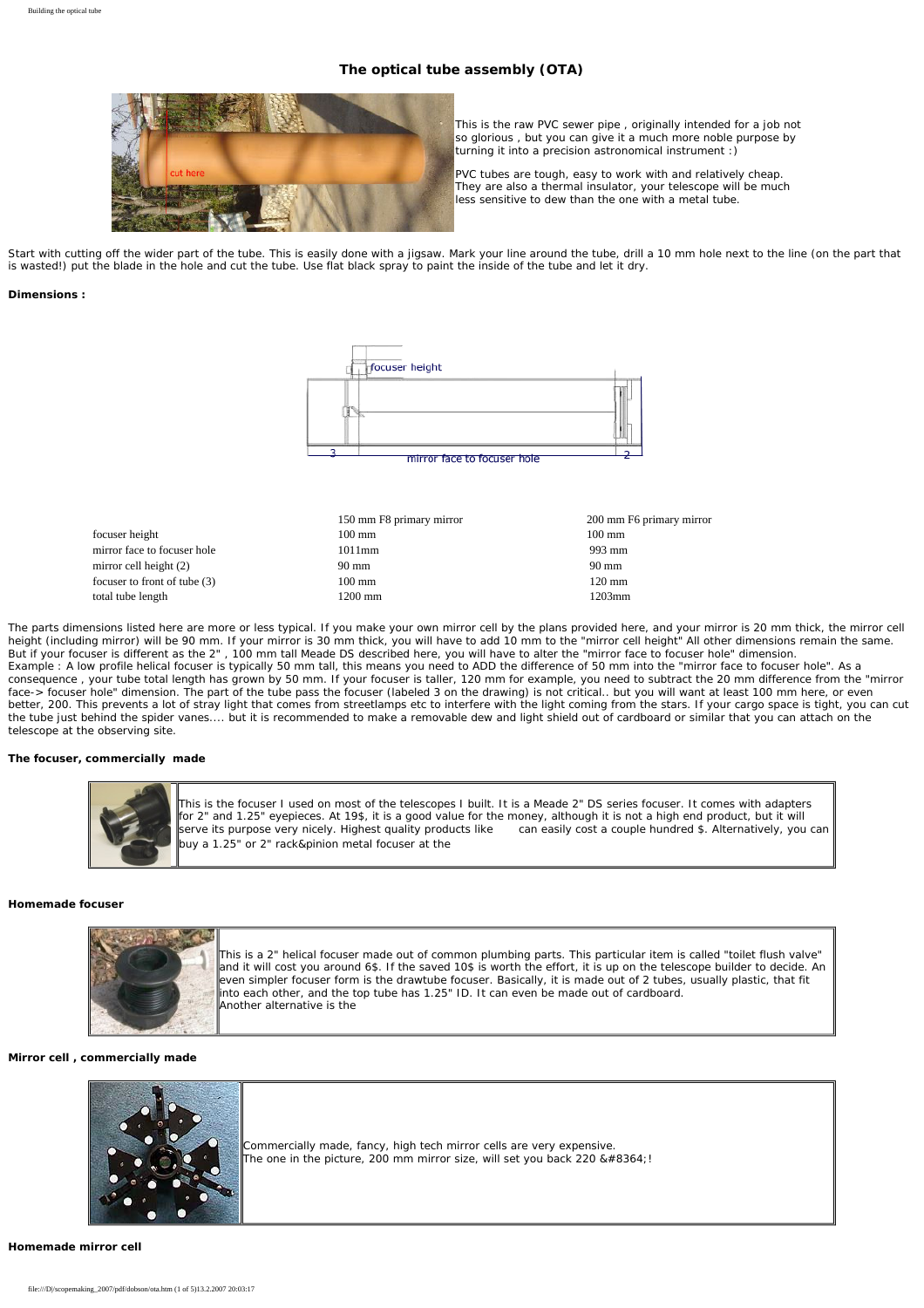

This is a homemade mirror cell. Basically, it is made of 2 particle board discs, 6 screws and nuts, 3 compression springs and 9 felt pads. How much does that cost? 10\$? :) This is one of the parts that really saves money if homemade! And it works the same! A typical 150 or 200 mm mirror is thick enough not to require a floating mirror cell like the one above.

## **Spider, commercially made**



**Homemade spider**



**Eyepiece and finder scope**



## **Drilling the focuser hole**



**Plans for the primary mirror cell**

| file:///D//scopemaking_2007/pdf/dobson/ota.htm (2 of 5)13.2.2007 20:03:17 |  |  |  |
|---------------------------------------------------------------------------|--|--|--|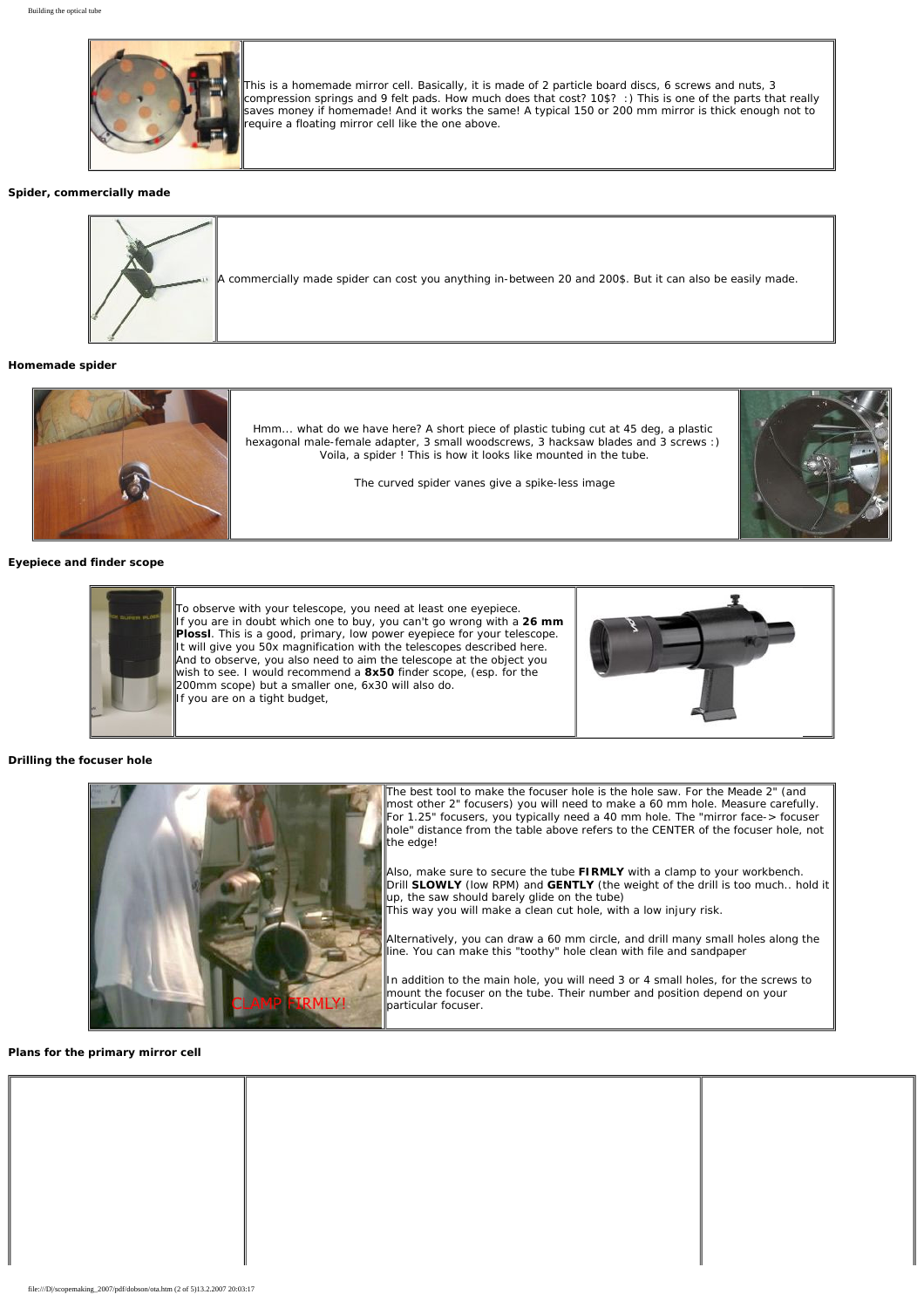Building the optical tube Top view Rear view Rear view Side view Side view Side view Rear view Rear view Rear view Rear view Rear view Rear view Rear view Rear view Rear view Rear view Rear view Rear view Rear view Rear view Rear view Rear view Rea

This is how our simple, but fully operational mirror cell looks like. Basically, it is made out of 2 particle board discs, the top, smaller one having the same diameter as the mirror, and the larger, that will cover the rear of the tube, has the same diameter as the **inside** diameter of the telescope tube. You can see 3 bolts with springs. These are used to adjust the aim of the mirror, or **collimation**. This is essential for good quality images in the eyepiece.



Lets cut the particle board discs first. Optionally, you can cut out a 80 mm opening in the "tube board" and install a 12 V cooling fan, from a PC power supply for example.

The fan speeds up the cooling down of the mirror. Now is a good time to check if the "tube board" fits inside the end of the tube snugly.

If its too large, work the edge with rough sandpaper. If its too loose, you can wind a couple of turns of electricians tape around the edge until you have a snug fit.



Now, put the "mirror board" on top of the "tube board" , center over center. Trough the M6 threads, mark the drilling holes for the collimation bolts. Try to be as accurate as you can. Remove the mirror board and drill 7 mm holes on the marks. Use a drill press if you have one. Paint the mirror cell parts flat black.

#### **Assembling the mirror cell**

# **Installing your mirror is the LAST thing to do!**

Take a collimation bolt (M6x60) , put a washer on it, slide the washer to the bolt head and put the bolt trough the hole on the "tube board". Now put another washer on it, and the compression spring on top of it.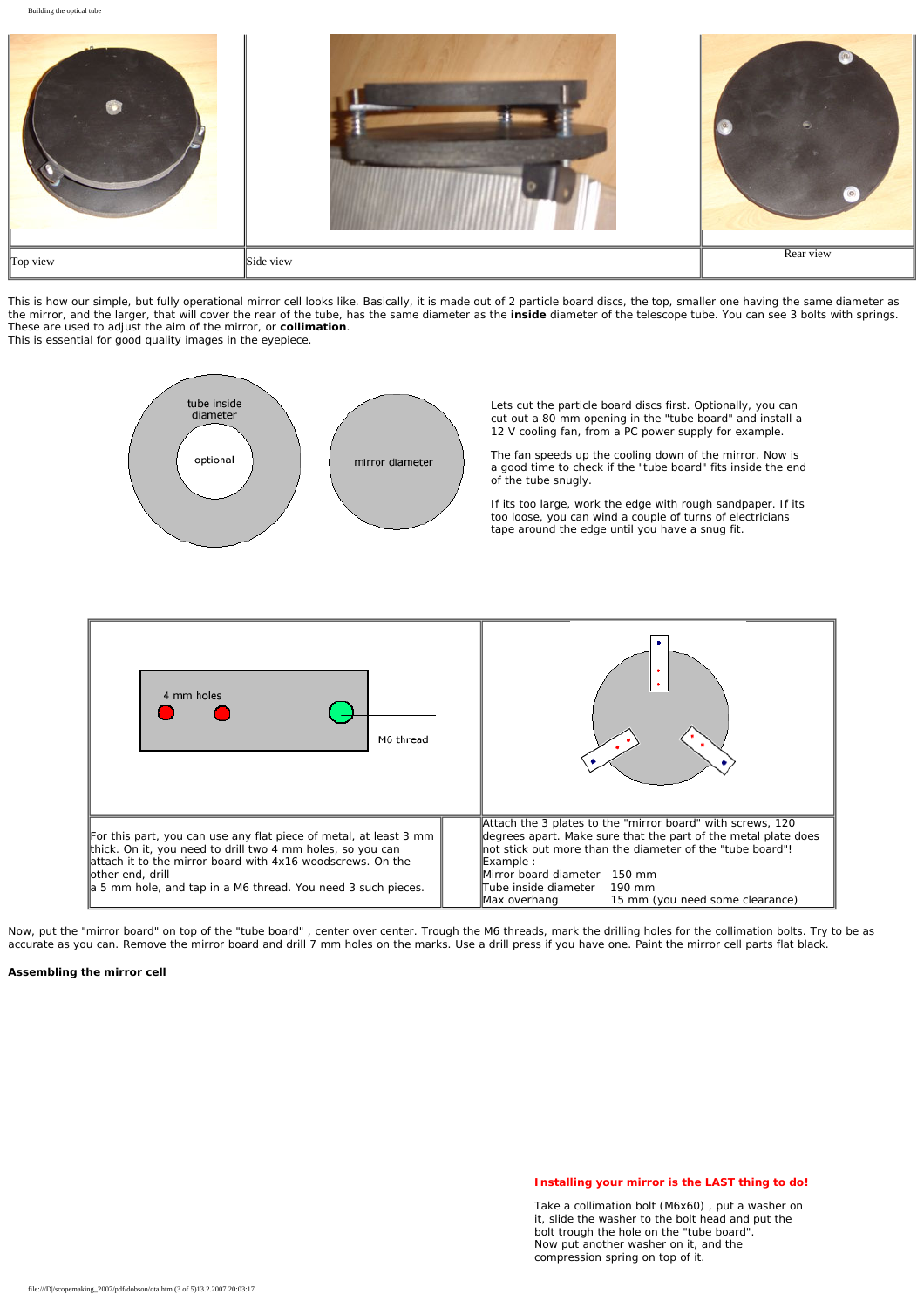

Take the mirror board, and screw the collimation bolt in the thread, just a few turns. Do the same with the remaining bolts and springs. Now tighten the collimation bolts so that the springs get about 1/3rd compressed.

Try to tighten them evenly, check if the boards are parallel You have just made yourself a mirror cell :)

collimation bolt

#### **Homemade spider (secondary mirror holder)**



These are the "raw components" for our telescope spider. Missing in the picture is a compression spring**.** PVC tube diameter should be the same, or slightly smaller than the secondary **minor axis.**

Hacksaw blades can be "cut" to length by holding the blade at the point where we want to shorten it in a vice or pliers and simply brake it off.

This is easy, hacksaw blades are very brittle.

After we cut a piece of PVC tube at 45 degrees, we need to close the tube openings. You can, for example, use a empty CD box, cut approximately sized (larger) pieces, glue them with epoxy resin on the PVC tube and then sand off the excess plastic. But, before that, epoxy a M6 bolt on the center of the part that is cut perpendicular. This holds the center bolt and the spring so you can adjust the "vane holder --> mirror holder" distance. The 3 collimation bolts tilt the mirror holder, so the telescope can be collimated.

On the hexagonal adapter, drill three (picture below) 3 mm holes in the corners and tap in a M4 thread. This is very easy in plastic. Attach the spider vanes (hacksaw blades) to the flat surfaces of the hexagon (vane holder) with the 4x16 woodscrews, trough the holes already in the blade. Secure with a drop of epoxy resin.

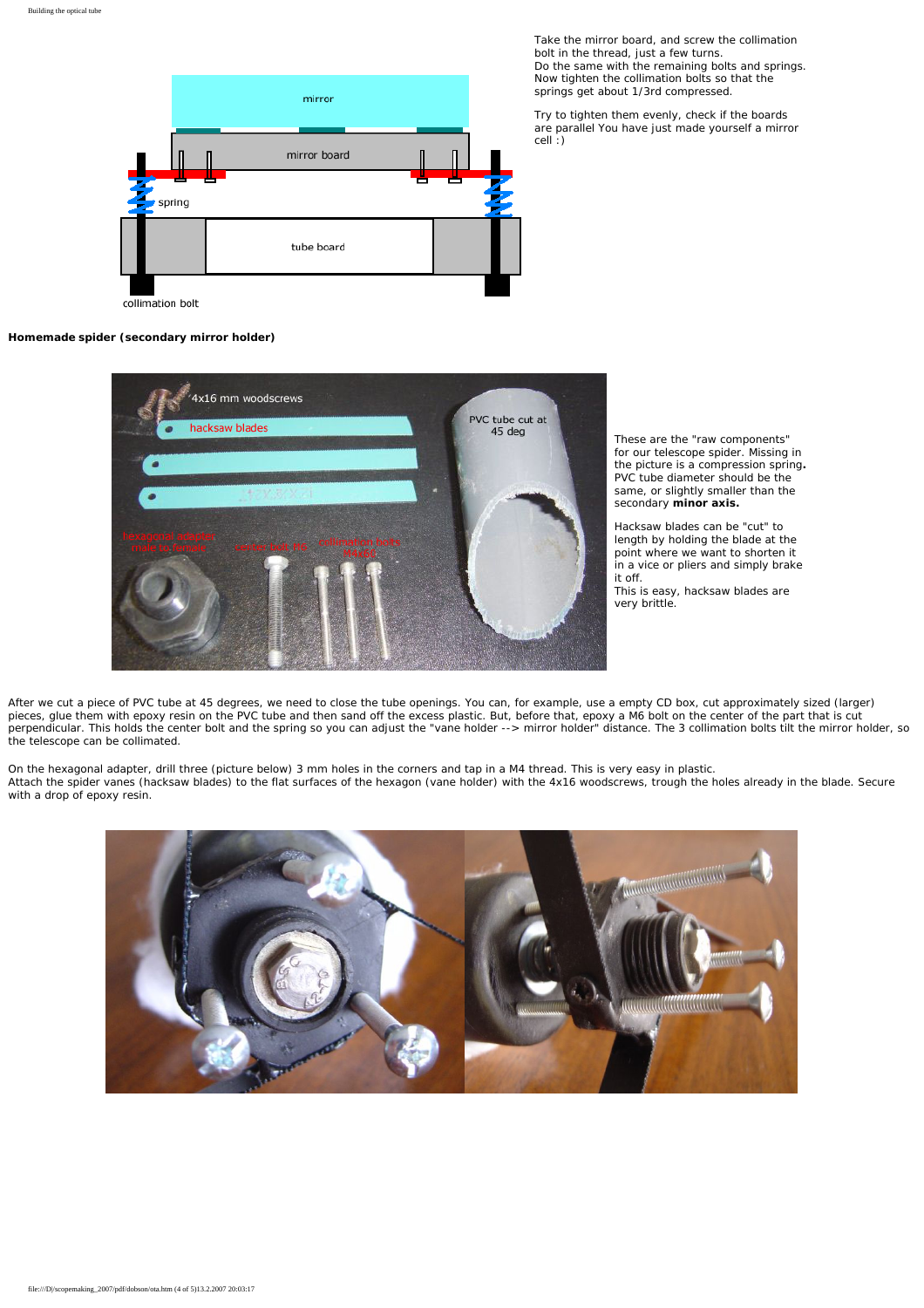

Inside life of the spider assembly

**Now we have all the parts needed to assemble the telescope! :)**

© 1999-2005 Berislav Bracun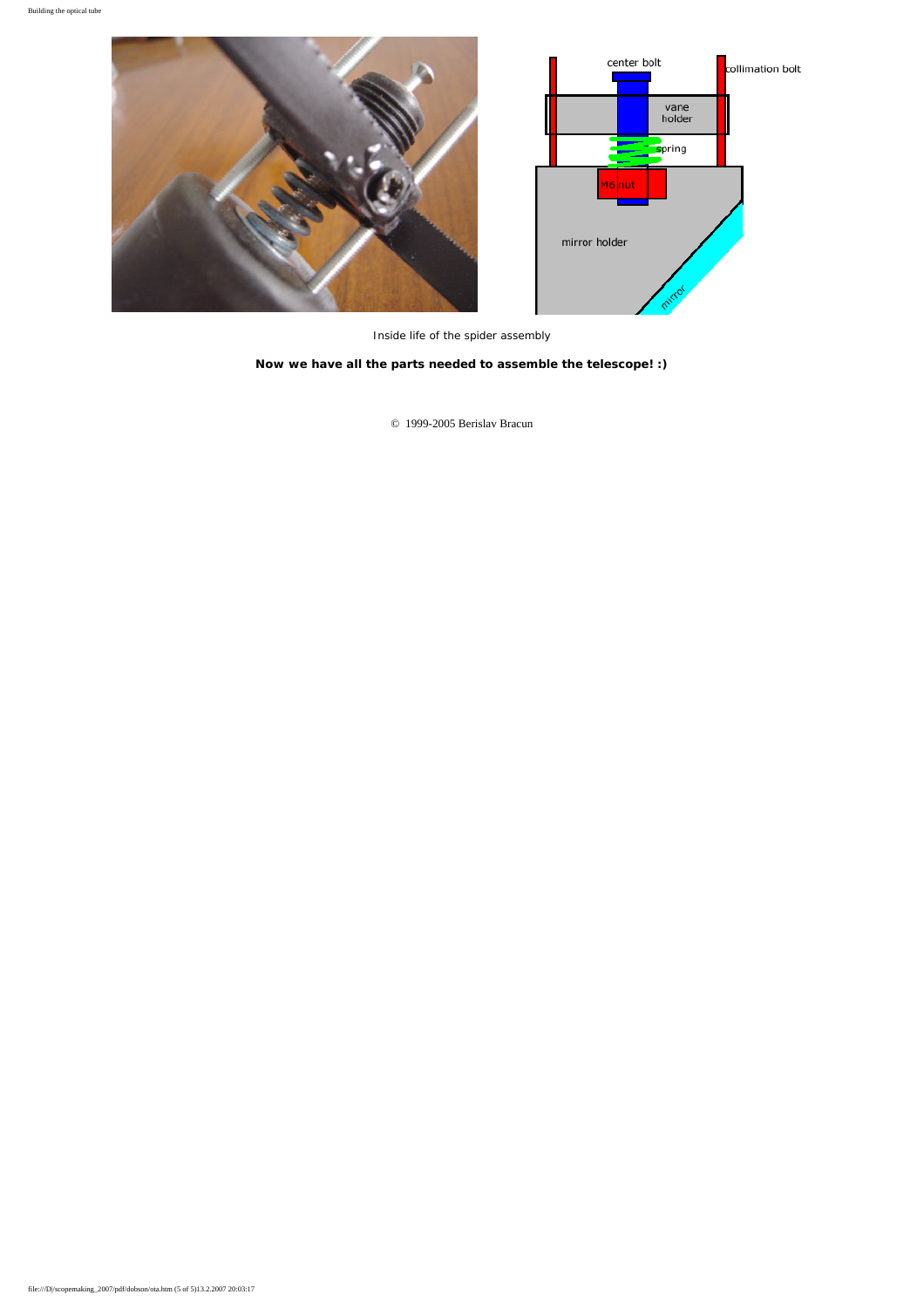#### **Almost there :) A few more steps and you will have a complete, working Dobsonian telescope!**

## <span id="page-10-0"></span>**Mounting the focuser**



This is a fairly simple affair. Align the focuser over the center of the focuser hole, mark the drilling holes and drill 2 mm holes for the screws, if you use woodscrews (works very well on PVC) Or, you can drill larger holes and use bolts and nuts to attach the focuser.

#### **Mounting the mirrors**

#### **A word of caution: NEVER touch the aluminized surface of the mirror!**

Lets start with the primary mirror. Put your mirror cell on a table, or other leveled surface. Use 9 felt pads to provide a soft surface for the mirror to rest on. Then make 3 blobs of aquarium grade silicone on<br>the surfac







**Mounting the secondary mirror**



Place the secondary holder that the surface for the secondary mirror remains in a horizontal position. You can clamp the spider assembly in a vice or similar. Apply a<br>coin size aquarium silicone blob at the center of the mirror holder, and place the<br>secondary mirror carefully and centered over the holde Again, leave the silicone to cure for at least 24 hours

**Mounting the spider**



This is a typical commercially made spider. Basically, you need to drill 3 or 4 holes (3 or 4 vane spider) to be able to attach it to the tube wall.

**But where?!** 



You need to measure the distance from the center of the secondary mirror to the spider vane. Now, measure the same distance from the center of focuser hole, towards the front end of the tube. Dill your holes here.

This way, when you mount the spider , the center of the secondary mirror will be exactly, or very nearly centered under the focuser. You can make adjustments for this with the center bolt on the spider assembly.

**Mounting the homemade spider**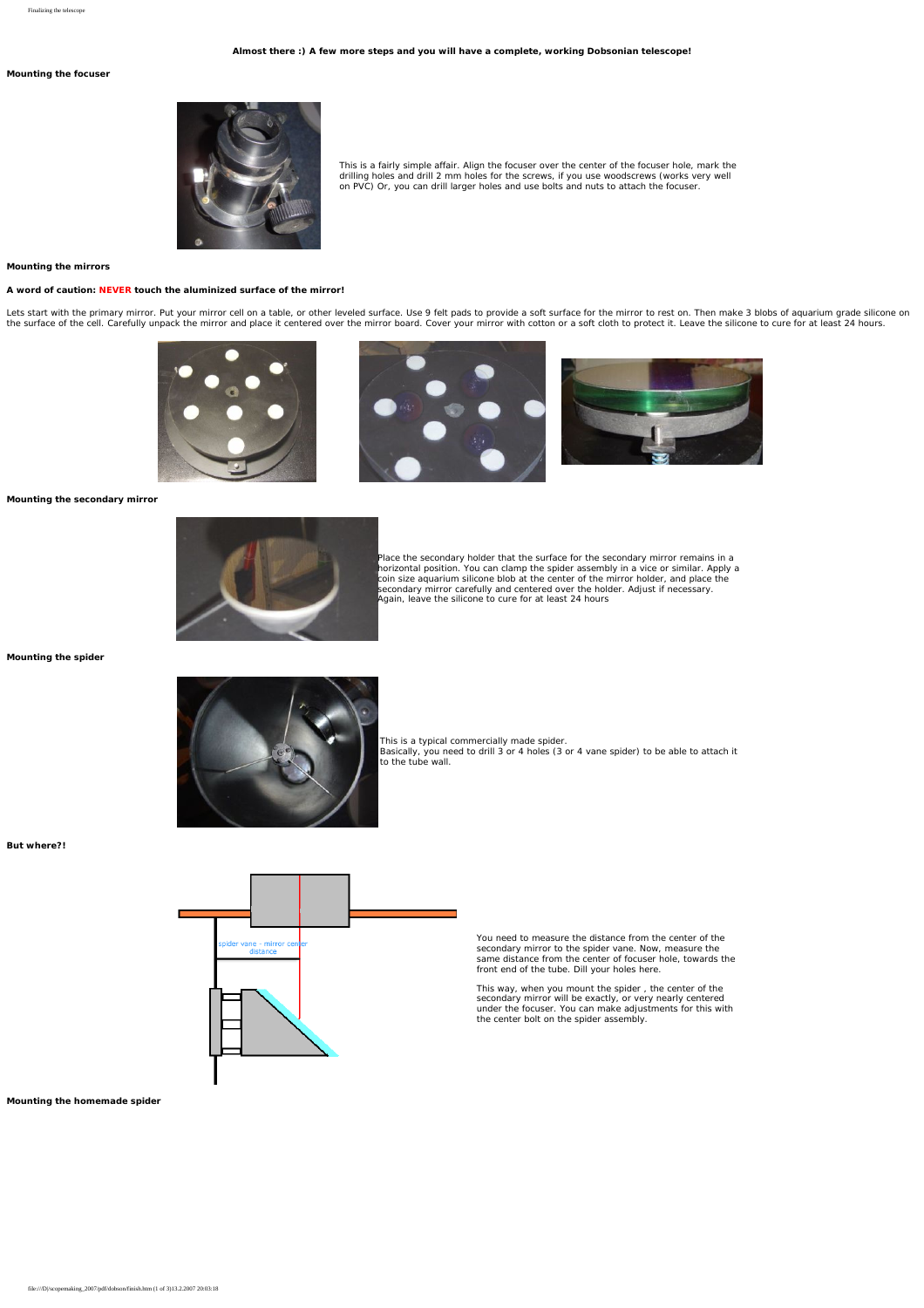

I have such a spider<br>has not moved since. But, if you feel uncomfortable about this, apply a few drops of epoxy resin on the contact points with the telescope tube once you have adjusted the position of the spider vanes.

#### **Mounting the primary mirror cell**



**You now have a complete OTA.**<br>**N**ow, you can attach your finder scope, and put the tube inside the altitude bearing box. Also put the eyepiece in the focuser, choose a middle one (as per weight) if you have more eyepieces

### **Collimation**



Next step is collimating the telescope. A telescope is like a musical instrument. If badly tuned, it cant play nice music. If the optical axis of the mirrors are not adjusted, the image contrast and detail will suffer tremendously. To do this, we need a collimation tool. There are many variations of this on the market, from

simple sight tubes to holographic lasers, costing anything in-between 19\$ and 200\$. But you don't have to spend any money on it :)

You can make a simple collimation tool in matter of minutes. Get a empty Kodak film canister, cut off the bottom, and drill a small hole (2 mm typically) in the lid center. What this tool does is to force you to place your eyeball at the center of the focuser if you wish to look inside....



When you assemble your telescope, and take your first look trough the collimation tool, it will probably look something like this, a complete mess :)



reflection of the primary in the secondary

What is what



Start with centering the secondary mirror under the focuser. You can adjust the distance relative to the primary mirror with the center bolt of the spider assembly, and the tilt with the 3 collimation bolts. The secondary holder can also be<br>rotated around the center bolt if necessary. At this step, you wish to see the entire primary mirror



Now we have to "put" the reflection of the secondary mirror in the center. This is done by adjusting the collimation bolts on the primary mirror cell. You will note how big your new telescope is because you<br>can't reach the bolts and observe trough the focuser at the same time.<br>So, do it in small steps, 1/4 turn, one bolt at the time, and check what<br>happened. collimated telescope ready for first light!